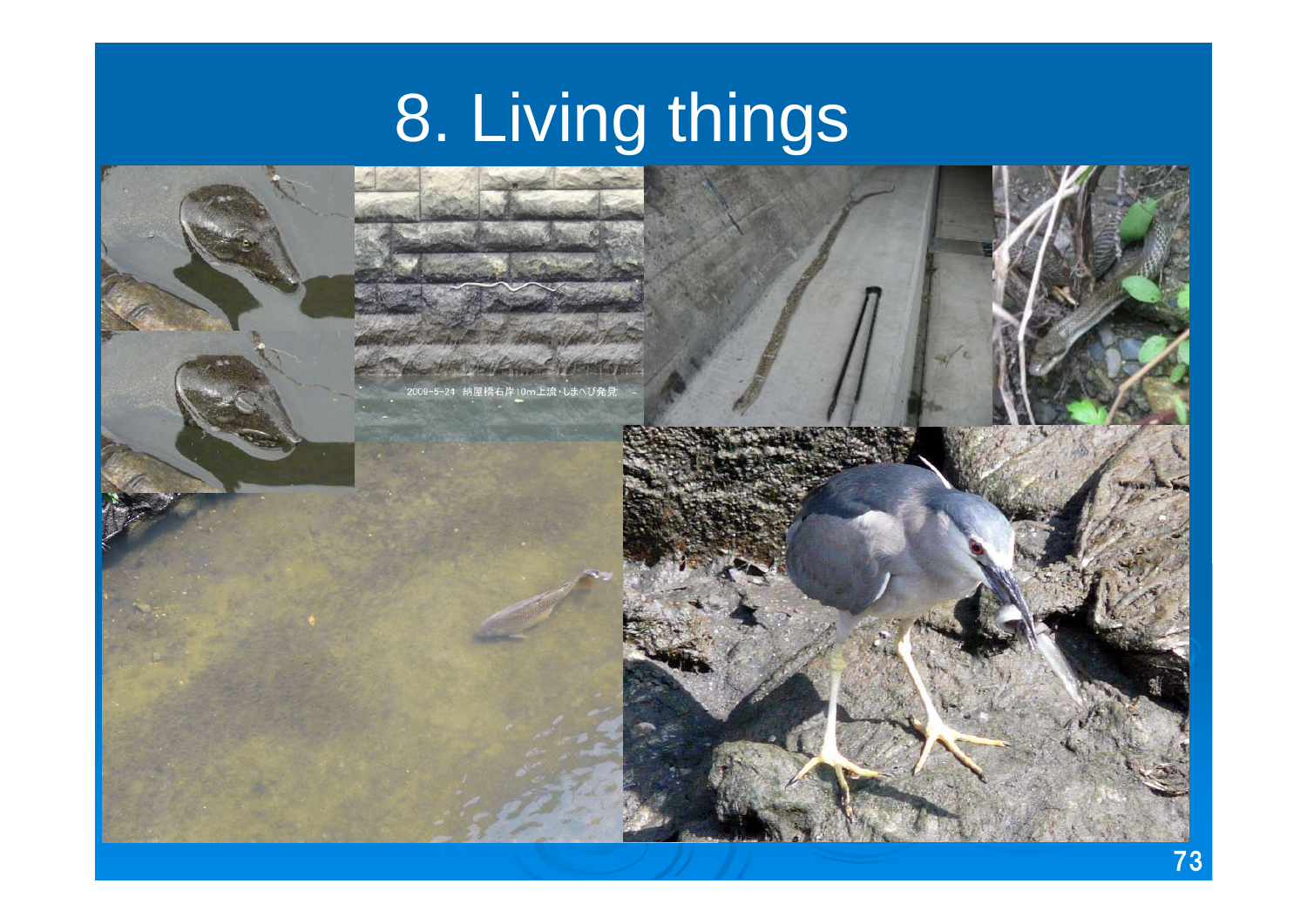## The state of the waterweed around Sujikai Bridge

### August 13<sup>th</sup> 2008 **August 4<sup>th</sup> 2009**

85



**EXTERN** How about the state of the waterweed of this year?

・It was confirmed that the waterweed grew in Sujikai Bridge area this year. (In the first year just after the raw water transmission start, the waterweed was not confirmed.) However, the habitation range of the waterweed of this year was smaller than August 2008. As a reason, the influence of the climatic condition is supposed.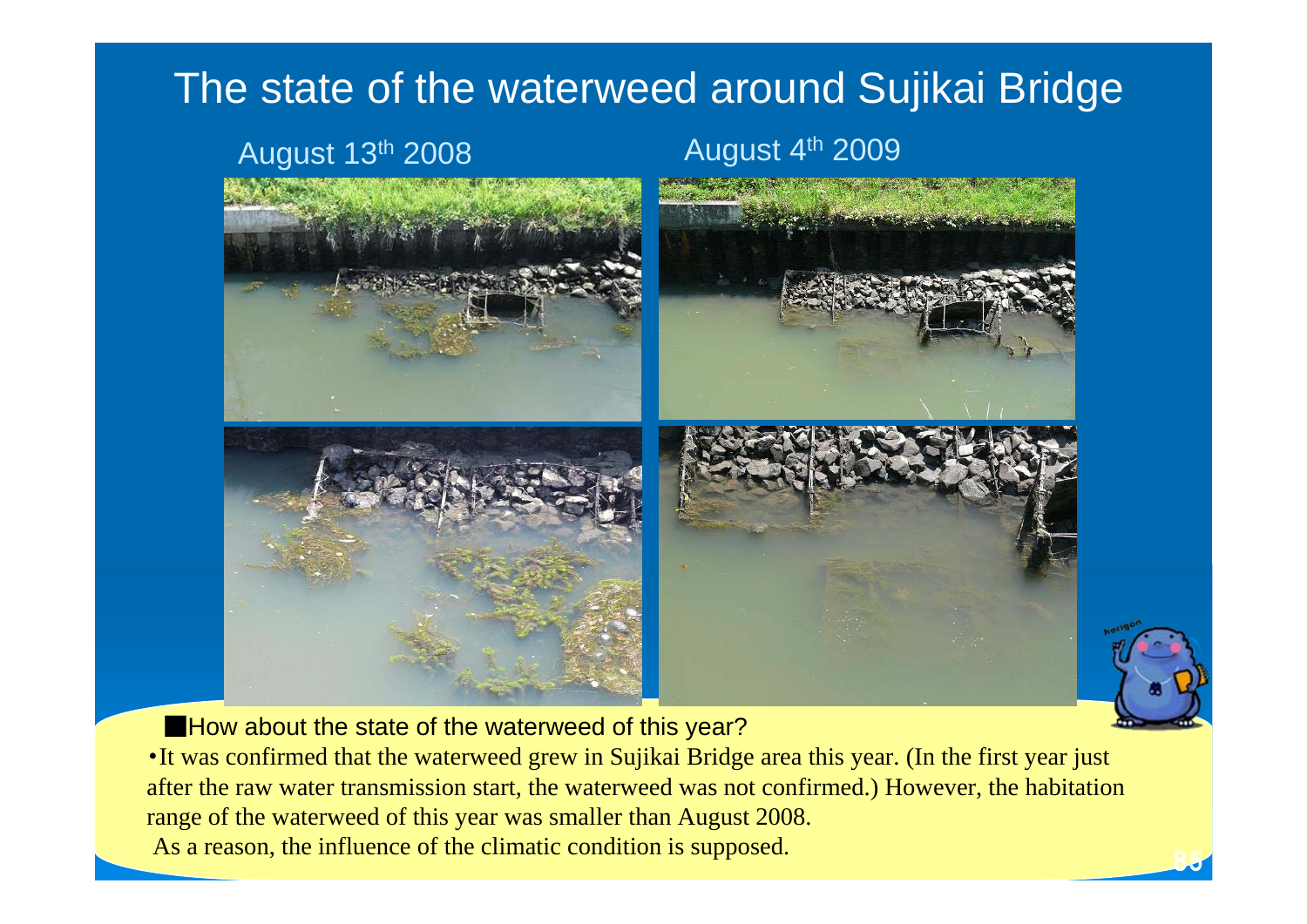# Sessile Organisms in Estuarine Basin



■ Barnacle and Algae were stuck to JR line bridge pier.

■ Group of bivalve and algae were stuck to moored woods. And gray mullets inhabited there.



・This point became the place where a lot of birds or fish gathered. ・The function of the cleanup of water quality is expected.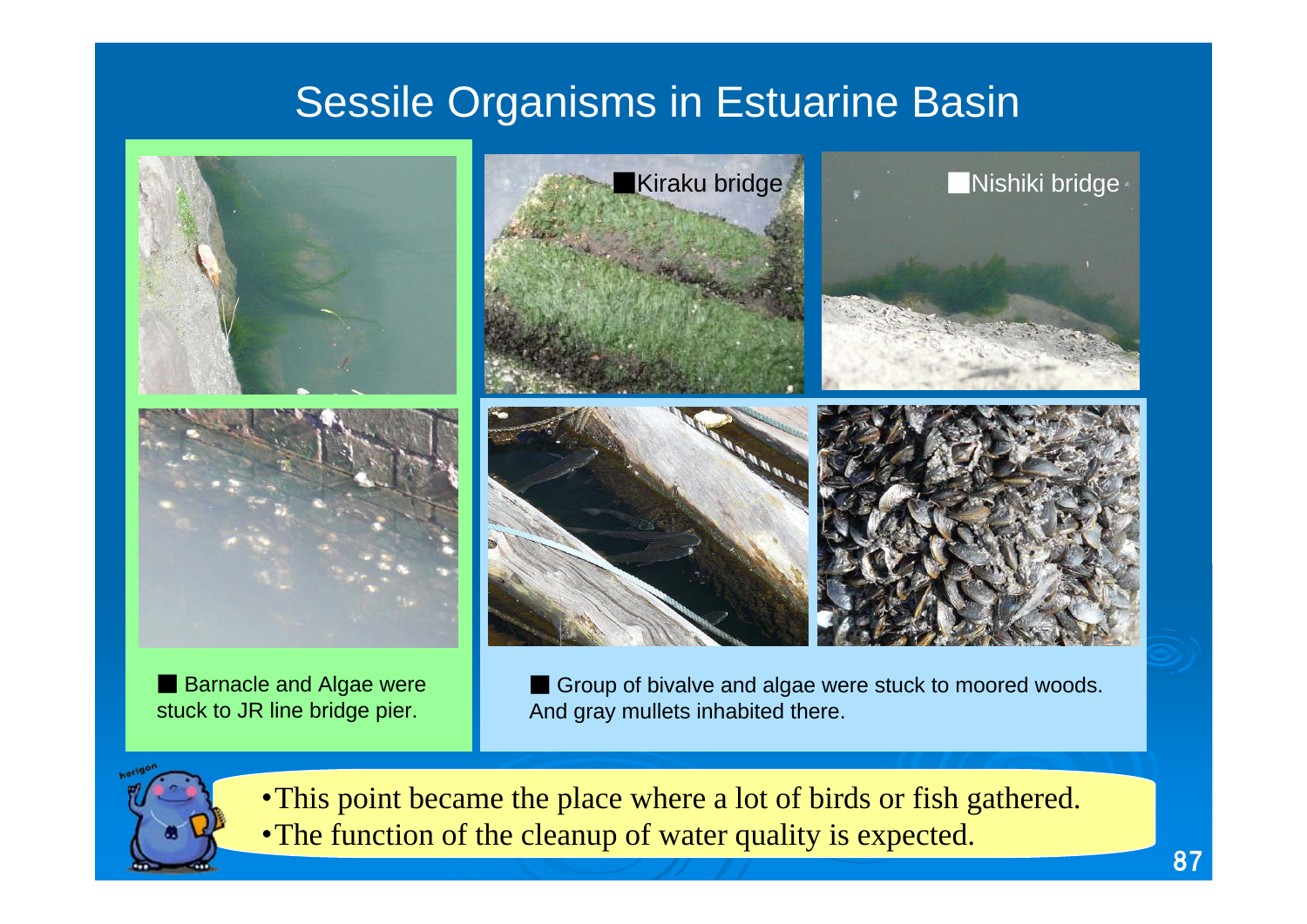### Colum - Living things -

In Koshio Bridge area, it was confirmed that a large quantity of the young of striped mullets run up. (Striped mullets inhabit brackish waters, and lay eggs in the sea.) There was the confirmation of it between Habashita Bridge and Nayabashi Bridge so far , but it is confirmed at high frequency this year. A Chiromantes dehaani (kind of crab) was confirmed in Nayabashi Bridge area. There was the report of the confirmation once in last September. From the middle of August of this year ,they are confirmed each and every day. In addition , Chiromantes dehaanis in and out of a drainpipe was confirmed . With the reptiles , a reeve's turtle of the native species was confirmed between Motoirihimon Sluice Gate and Sanage Bridge. On the other hand , non-native alligator snapping turtles were captured in an area of Sujikai Bridge. About the birds, the confirmation of Common Moorhen was reported upstream of Shisuzaki Bridge. horigon